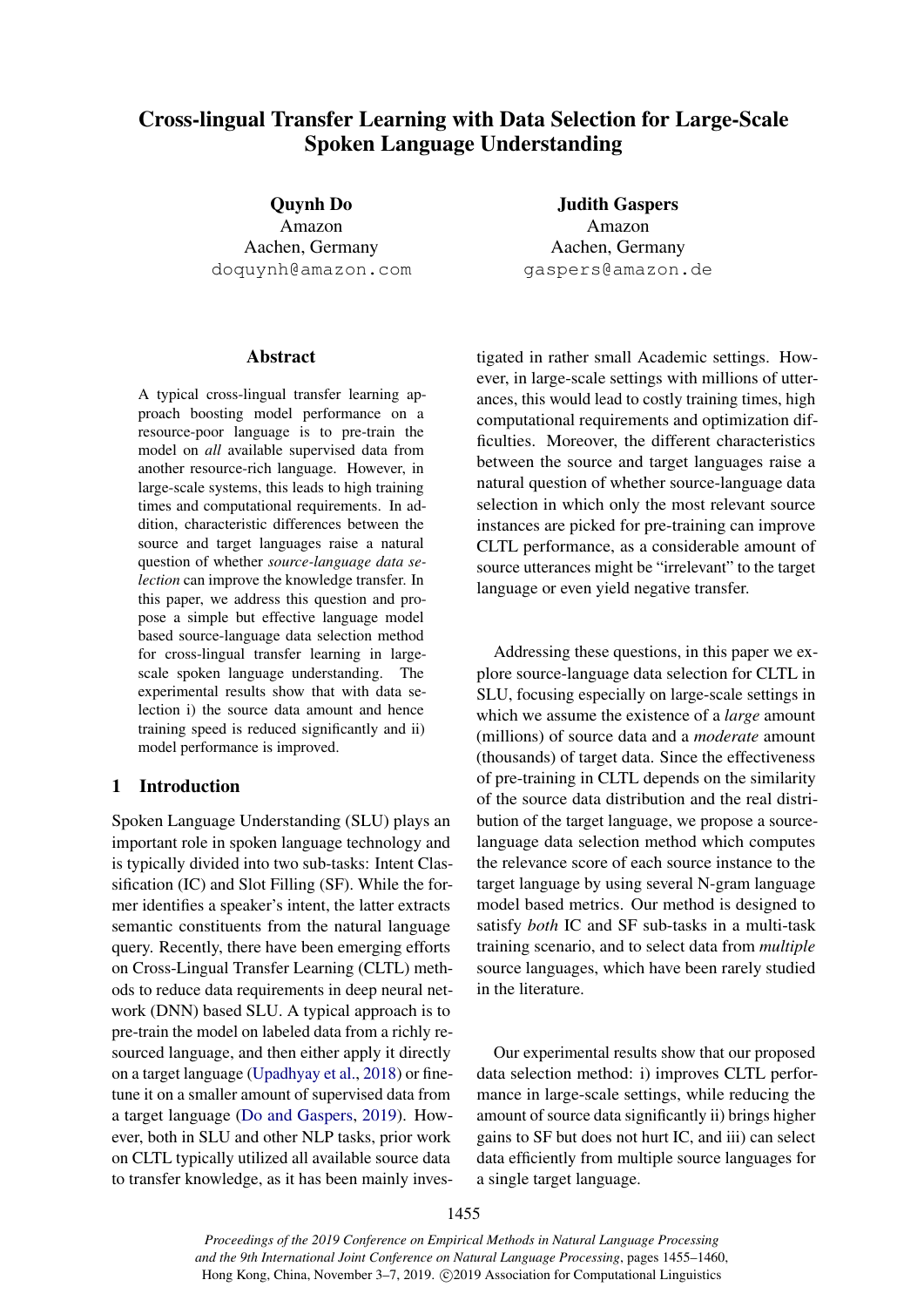# 2 Related work

Prior work on CLTL for SLU has mainly focused on using machine translation (e.g. García et al. [\(2012\)](#page-4-1); [He et al.](#page-4-2) [\(2013\)](#page-4-2); [Gaspers et al.](#page-4-3) [\(2018\)](#page-4-3)). Until recently, few approaches based on crosslingual joint training and cross-lingual supervised pre-training for DNNs have been proposed. The former takes advantage of the knowledge transferring in a SLU system by jointly training (relatively balanced) source and target data (e.g. [Li](#page-5-1) [et al.](#page-5-1) [\(2018\)](#page-5-1)). Meanwhile, the latter is usually used when the amount of source data is significantly larger than the amount of target data. In particular, the SLU model is pre-trained on a large amount of supervised source data, and then either tested directly on the target language (e.g. [Upadhyay et al.](#page-5-0) [\(2018\)](#page-5-0)), or fine-tuned on a smaller amount of supervised target data (e.g. [Do and Gaspers](#page-4-0) [\(2019\)](#page-4-0)). Our CLTL method follows the line of [Do and Gaspers](#page-4-0) [\(2019\)](#page-4-0), but instead of utilizing all available source data, we aim at selecting the most relevant subset of the source data for the target language.

Data selection has been studied in the field of domain adaptation with most of the work targeting machine translation [\(Axelrod et al.,](#page-4-4) [2011;](#page-4-4) [van der](#page-5-2) [Wees et al.,](#page-5-2) [2017\)](#page-5-2). These approaches usually rank sentence pairs in a large bitext from a source domain according to their difference in cross-entropy or perplexity with respect to a target domain corpus and then select the top  $n$  sentence pairs to train a machine translation system for the target domain. Although this task also deals with multiple languages, it is not a CLTL problem. The application of data selection on other tasks are relatively rare, e.g., dependency parsing [\(Plank and van Noord,](#page-5-3) [2011\)](#page-5-3), sentiment analysis [\(Remus,](#page-5-4) [2012\)](#page-5-4), POS tagging [\(Ruder and Plank,](#page-5-5) [2017\)](#page-5-5).

Several common data metrics have been proposed to rank the relevance of the source instances to the target domain, e.g, word similarity measures, diversity. However, to the best of our knowledge, data selection has *not yet* been explored for DNNbased CLTL in SLU. In addition, two challenges tackled in this paper, i.e. applying data selection for a multi-task training scenario and dealing with multiple source languages, have been rarely studied in the literature.

### 3 Spoken language understanding

### 3.1 Task definition

Suppose for a language  $l$  with word vocabulary  $V_l$ , intent vocabulary  $\mathcal{I}_l$  and slot vocabulary  $\mathcal{S}_l$ , we have a set of utterances which are annotated with an intent label and each word is annotated with a slot label. The task of SLU is divided into two sub-tasks: i) *Intent classification*, which learns a function mapping each unlabeled utterance to a proper intent label  $\in \mathcal{I}_l$ , and ii) *Slot filling*, which learns a function mapping each unlabeled token to a proper slot label  $\in \mathcal{S}_l$ .

### 3.2 Model

Our multi-task SLU model consists of: i) A shared embedding layer which is the concatenation of a 1-dimensional convolution neural network based character embedding and a word embedding. ii) A shared encoder which is a two-layers bi-directional highway Long-short Term Memory network [\(Sri](#page-5-6)[vastava et al.,](#page-5-6) [2015\)](#page-5-6) served by the embedding layer as inputs, learning a contextual, fixed-dimensional representation for each token. ii) Two decoders for SF and IC sub-tasks; each consists of a stack of two dense layers and a softmax layer on top.

The two sub-tasks are trained jointly via a weighted loss function:  $L = \alpha_i \hat{L}_i + \alpha_s \hat{L}_s$ , where  $\hat{L}_i, \hat{L}_s$  are the normalized cross-entropy losses with label smoothing [\(Szegedy et al.,](#page-5-7) [2016\)](#page-5-7) of IC and SF, respectively.

# 3.3 Cross-lingual transfer learning

Given a target language  $l^t$  with a limited supervised data set  $\mathbf{D}_{l^t}$  divided into a training set  $\mathbf{D}_{l^t}^T$ viscu data set  $D_l^t$  divided the a training set  $D_{l^t}$ <br>and a validation set  $D_{l^t}^V$ , CLTL aims at improving the SLU performance on  $l^t$  by leveraging the larger supervised data sets  $\mathbf{D}_{l_1^s}, \ldots, \mathbf{D}_{l_N^s}$  from N source languages  $l_1^s, \ldots, l_N^s$ . A common idea behind CLTL methods is to map the source and target data into a shared space, so that the knowledge can be transferred in-between languages.

In this paper, we assume the availability of a multi-lingual word embedding function which maps a word in any language into a shared space:  $W$  :  $\mathcal{V}_{l_1^s} \bigcup \ldots \mathcal{V}_{l_N^s} \bigcup \mathcal{V}_{l^t} \rightarrow \mathbb{R}^d$ , where  $\mathcal{V}_l$  is the vocabulary of language  $l$ . In addition, for a source language  $l_i^s$  in which a bilingual dictionary  $\mathcal{D}_{l_i^s,l^t}: \mathcal{V}_{l_i^s} \to \mathcal{V}_{l^t}$  is available, a word w can be alternatively mapped into the shared space by using  $W(\mathcal{D}_{l_i^s,t^t}(w))$ <sup>[1](#page-1-0)</sup>. The word embedding layer in our

<span id="page-1-0"></span> ${}^{1}$ Experiments on the development data shows that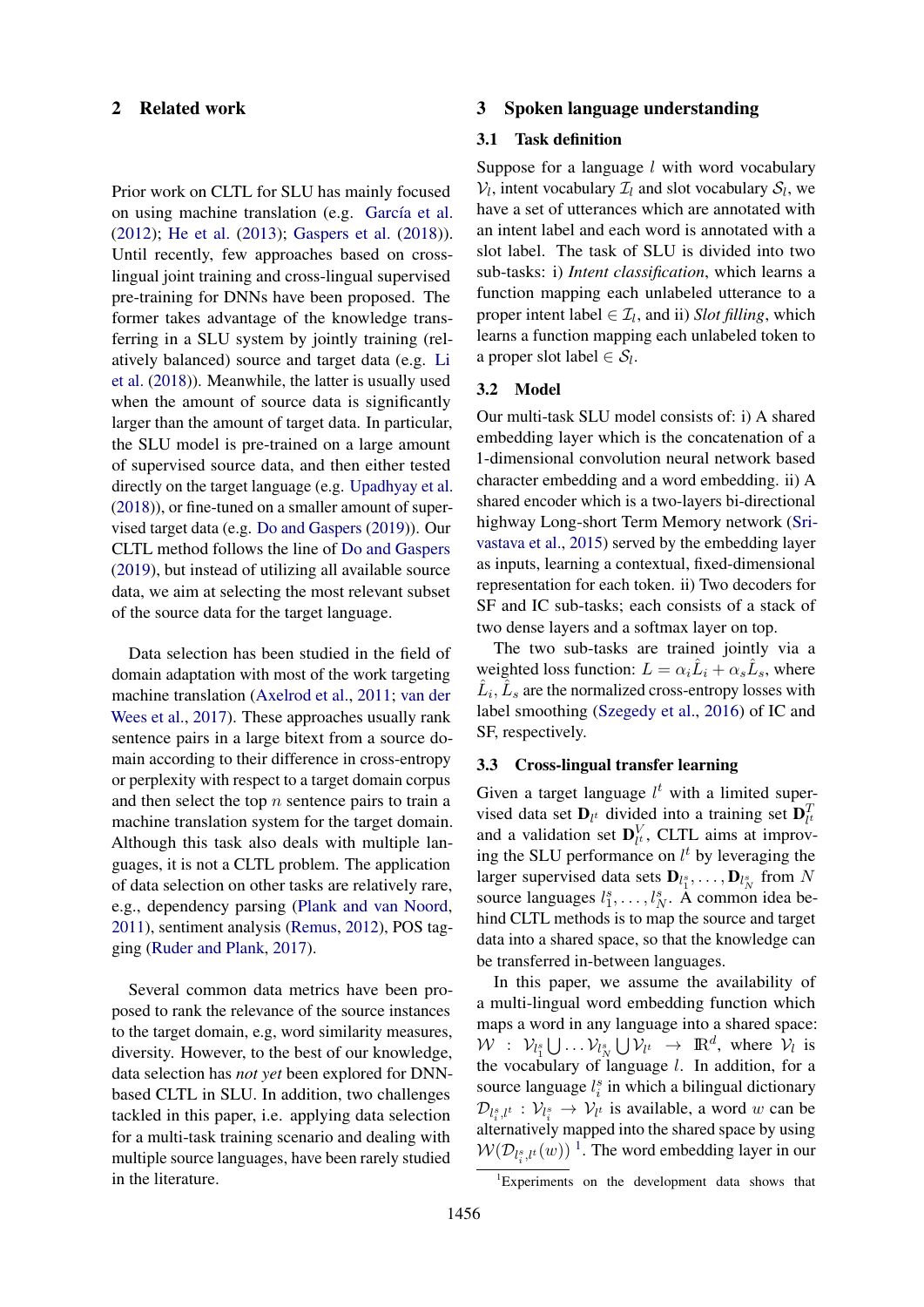SLU model is fixed to the mapping from the word vocabulary to this shared space, without being updated during training. In contrast, the character embedding layer in our model is initialized randomly and updated during training. Our CLTL training strategy consists of two phases: First, the model is *pre-trained* on the source data  $\mathbf{D}_{l_1^s} \cup \ldots \cup \mathbf{D}_{l_N^s}$ for  $T_w^s$  epochs, and validated on  $\mathbf{D}_l^V$ . Second, the model is *fine-tuned* on the target data  $\mathbf{D}_{l^t}^T$  for  $T_w^t$ epochs and validated on  $\mathbf{D}_{l^t}^V$ .

# 4 Data selection

The effectiveness of pre-training in CLTL depends on the similarity of the source data distribution and the real distribution of the target language. Let us consider each component in our model. First, for the word embedding layer, obtaining similar distributions of the source data and the target language can be considered as an "easy" task by using multilingual word embedding. Second, for the character embedding layer and the encoder, it depends on how similar the character patterns and the word patterns of the source data and the target language are, respectively. Finally, for the decoders, the similar distributions could be expected given the good distributions provided by the encoder.

We, therefore, propose a relevance metric for the source utterances w.r.t. the target language:  $R(u) = \sum_{k=1}^{M} \alpha_k f_k(u)$ , where  $f_k$  and  $\alpha_k$  are respectively an attribute value and its importance weight, and  $M$  is the total number of attributes. Each attribute is associated with an N-gram wordor character- based language model trained on the target language which can be used to estimate the similarity of a pattern to the target language. Let us consider an attribute  $f_k$  and its N-gram language model  $LM_k$  trained on the target language  $l_t$ . Given an utterance  $u = w_1 \dots w_n$  in a source language  $l_i^s$  and the bilingual dictionary  $\mathcal{D}_{l_i^s,l^t}: \mathcal{V}_{l_i^s} \to \mathcal{V}_{l^t}$  mapping a word in  $l_i^s$  to another word in  $l^t$ , we call **S** the set of N-grams generated from  $\mathcal{D}_{l_i^s,t^t}(w_1)\dots \mathcal{D}_{l_i^s,t^t}(w_n)$ . The attribute value  $f_k$  is computed as the average language model score of the elements in S:

$$
f_k(u) = \sum_{g \in \mathbf{S}} \text{LM}_k(g) * \frac{1}{|\mathbf{S}|} \tag{1}
$$

<span id="page-2-0"></span>

| Exp.      | Source                     | <b>Target</b> |            |             |
|-----------|----------------------------|---------------|------------|-------------|
|           |                            | Train         | <b>Dev</b> | <b>Test</b> |
| 10K-DE    | EN 5M                      | 10K           | 2К         | 7.431       |
| $20K-DE$  | EN 5M                      | 20K           | 2K         | 7.431       |
| $10K$ -DE | EN 5M, DE 1.1M, ES 114,702 | 10K           | 5K         | 58K         |
| $20K-DE$  | EN 5M, DE 1.1M, ES 114.702 | 20K           | 5K         | 58K         |

Table 1: Supervised data statistics.

We then normalize  $f_k(u)$  at intent level:

$$
\bar{f}_k(u) = \frac{f_k(u)}{\max_{u' \in \mathbf{I}_u} f_k(u')}
$$
 (2)

where  $I_u$  is the set of utterances (from all source languages) having the same intent as  $u$ . By using the proposed relevance metric, the source data can be ranked in descending order, and only the top-K utterances will be selected for the pre-training.

# 5 Experiments

### 5.1 Data

Supervised data For large-scale experiments, we extracted random samples from a large-scale SLU system. The data are representative of user requests to voice-enabled devices and are labeled with intents and slots. We include four languages into our experiments, i.e. English (EN), German (DE), French (FR) and Spanish (ES). DE and FR are used as the target languages in our experiments. Data statistics can be found in Table [1.](#page-2-0)

Unlabelled data sets For each of the target languages (DE and FR), we build N-gram language models on unlabelled data sets in that language. We make use of 3M DE sentences and 1M FR sentences which are freely available from the Leipzig unlabelled corpus collection [\(Goldhahn](#page-4-5) [et al.,](#page-4-5) [2012\)](#page-4-5). In addition, we collect 500K DE and 2.5K FR unlabelled utterances with a similar nature as labelled utterances from the SLU system.

Pre-trained resources We use pre-trained 300dimensional multilingual word embeddings and bilingual dictionaries provided by [Conneau et al.](#page-4-6) [\(2017\)](#page-4-6) and [Lample et al.](#page-4-7) [\(2017\)](#page-4-7), respectively.

#### 5.2 Setup

We carry out four experiments with 10K and 20K target data in DE and FR (see Table. [1](#page-2-0) for the experiment names and the labelled data statistics). We conduct experiments with transferring from one source language (EN) to another (DE) and from

 $W(D(w))$  works well for French as target language, while  $W(w)$  is better for German.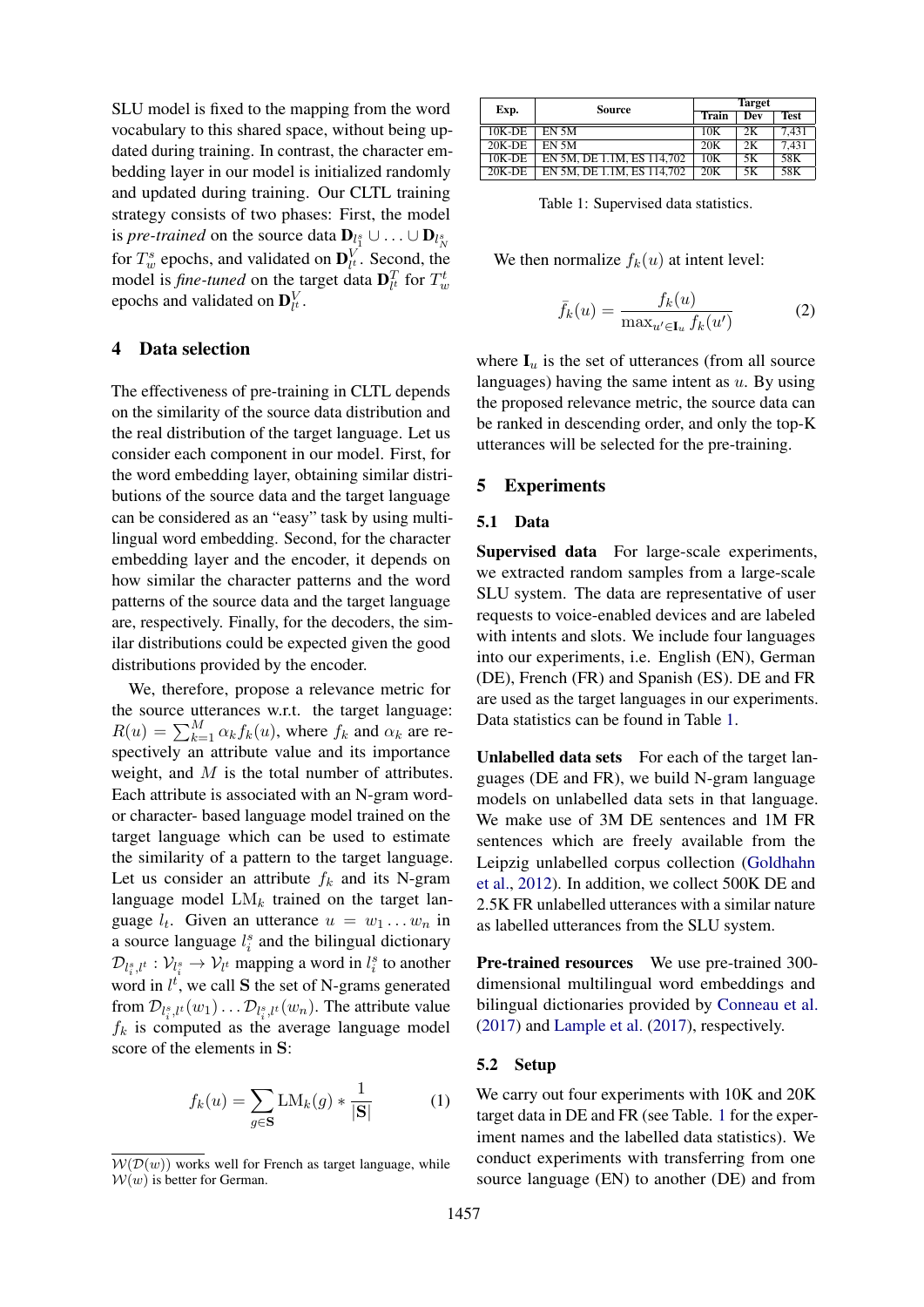three source languages (EN, DE, ES) to one target language (FR). In each experiment, we compare four different training strategies: i) Mono (w.o. CLTL): an SLU model is trained on *only* the supervised *target* data. ii) CLTL: *all* supervised source data is used for pre-training, and we fine-tune on target language data. iii) CLTL-RD: random K% utterances of the original source data are used for pre-training. iv) CLTL-DS: the K% most relevant source utterances are selected by using our proposed relevance metric for pre-training.

Settings The convolutions used for character embeddings have window sizes of 2, 3, 4, each consisting of 64 filters. The sizes of LSTM and dense layers are set to 300. All dropout keep probabilities are set to 0.9. The hyper-parameter tuning on the development set results in  $\alpha_i = 0.2, \alpha_s = 0.8$ , label smoothing rate  $= 0.1$ . We use Adam optimizer with learning rate  $= 0.001$ . Exponential decay is applied to the learning rate with decay steps  $= 500$ , and decay rate  $= 0.95$ . For CLTL, the number of training epochs  $T_w^s$  and  $T_w^t$  are set to 6 and 25, respectively. For data selection, we use four Ngram language models, i.e. word-based bi-gram and tri-gram language models and character-based bi-gram and tri-gram language models. The four importance weights are set to 1.0 each. For evaluation we use the standard metrics, i.e. F1, precision and recall for slot filling (computed using the CoNLL 2002 script) and accuracy for intent classification.

### 5.3 Results and discussions

<span id="page-3-0"></span>

|        |                | <b>Slot</b>                              |                |                | Intent         |
|--------|----------------|------------------------------------------|----------------|----------------|----------------|
| Exp.   | Model          | $\overline{P}$<br>$\boldsymbol{R}$<br>F1 |                |                | Acc.           |
|        |                |                                          |                |                |                |
| 10K-DE | Mono           | $76.4 + 1.6$                             | $75.4 + 1.4$   | $75.9 + 1.5$   | $87.9 \pm 0.4$ |
|        | CLTL.          | $79.7 + 1.8$                             | $77.6 + 1.1$   | $78.7 + 1.5$   | $89.5 + 0.3$   |
|        | CLTL-RD        | $79.3 \pm 0.9$                           | $77.0 + 0.5$   | $78.1 \pm 0.6$ | $89.5 \pm 0.4$ |
|        | CLTL-DS        | $80.1 \pm 0.6$                           | $78.6 \pm 0.7$ | $79.4 \pm 0.6$ | $90.0 \pm 0.3$ |
| 20K-DE | Mono           | $80 \pm 0.2$                             | $78.8 + 1.0$   | $79.4 \pm 0.6$ | $89.5 \pm 0.0$ |
|        | CLTL.          | $81.3 + 1.8$                             | $78.9 \pm 2.3$ | $80.1 + 2.1$   | $90.5 \pm 0.1$ |
|        | CLTL-RD        | $80.7 + 1.6$                             | $79.3 \pm 0.9$ | $80.0 \pm 1.2$ | $90.1 \pm 0.3$ |
|        | CLTL-DS        | $82.2 \pm 0.2$                           | $80.7 + 0.1$   | $81.5 + 0.1$   | $90.8 \pm 0.4$ |
| 10K-FR | Mono           | $76.5 + 0.5$                             | $78.4 + 0.5$   | $77.5 + 0.5$   | $89.3 \pm 0.4$ |
|        | CLTL.          | $79.0 \pm 0.3$                           | $80.7 \pm 0.4$ | $79.8 \pm 0.1$ | $90.7 \pm 0.1$ |
|        | <b>CLTL-RD</b> | $78.7 \pm 0.2$                           | $80.6 \pm 0.3$ | $79.7 \pm 0.2$ | $90.4 \pm 0.3$ |
|        | CLTL-DS        | $80.0 \pm 0.7$                           | $82.0 + 0.2$   | $81.0 + 0.3$   | $91.2 \pm 0.2$ |
| 20K-FR | Mono           | $78.9 \pm 0.1$                           | $80.2 + 0.2$   | $79.5 \pm 0.2$ | $90.6 \pm 0.1$ |
|        | <b>CLTL</b>    | $80.4 \pm 0.6$                           | $82.4 \pm 0.5$ | $81.4 \pm 0.6$ | $91.4 \pm 0.2$ |
|        | CLTL-RD        | $80.9 \pm 0.1$                           | $82.5 \pm 0.5$ | $81.7 \pm 0.2$ | $91.5 + 0.1$   |
|        | <b>CLTL-DS</b> | $81.5 \pm 0.2$                           | $82.8 \pm 0.2$ | $82.1 + 0.2$   | $91.6 \pm 0.2$ |

Table 2: Performance of CLTL on large-scale data sets. K is set to 50 (%) in CLTL-RD and CLTL-DS. Reported results are the mean and std. values of 3 runs.

Is 100% better than 50%? Table [2](#page-3-0) shows the performances of the different training strategies in our experiments. In CLTL-RD and CLTL-DS settings, K is set to 50  $(\%)$ . It helps to answer the question that whether using the full source data (100%) is better than using just 50%. Interestingly, although 100% (CLTL) is better than random 50% (CLTL-RD) in 3 out of 4 experiments, it is surpassed by our selected 50% in all of the experiments. These results do not only prove the effectiveness of our proposed data selection metric but also suggest a potentially powerful application of source-language data selection on cross-lingual transfer learning.

Slot filling vs. intent classification As shown in Table [2s](#page-3-0)ource-language, our data selection method tends to bring higher gains to SF than to IC. One possible reason is that IC is the easier between the two sub-tasks (less categories, single label vs. sequence label decoding etc.). However, it is important to stress that our data selection does not hurt IC, meaning that the method is useful for joint learning.

One vs several source languages The similar trends in experiments with DE as target and FR as target show that our proposed data selection method can be applied in both single-source and multi-source transfer learning. In order to compare the utility of multiple vs a single source, we ran an experiment on 10K-FR using only English as the source language. The means of slot F1 and IC dropped from 81.0% and 91.2% to 79.9% and 90.8%, respectively, when using only English, potentially because it is not the closest language to French. Hence, the model could probably choose better source utterances from multiple sources. This indicates that our method works for both settings with higher gains for using multiple source languages.

Value of K and importance weights of the language models? One may question whether it is possible to optimize the importance weights of the language models and choose K automatically. A possible solution could be using Bayesian optimization [\(Ruder and Plank,](#page-5-5) [2017\)](#page-5-5). Instead of selecting the top K% utterances, we define a threshold  $\theta$ : u is selected if  $R(u) >= \theta$ .  $\theta$  and  $\alpha_k$  become hyperparameters which can be optimized using Bayesian Optimization with the score of the CLTL model on a development set as the objective. However, while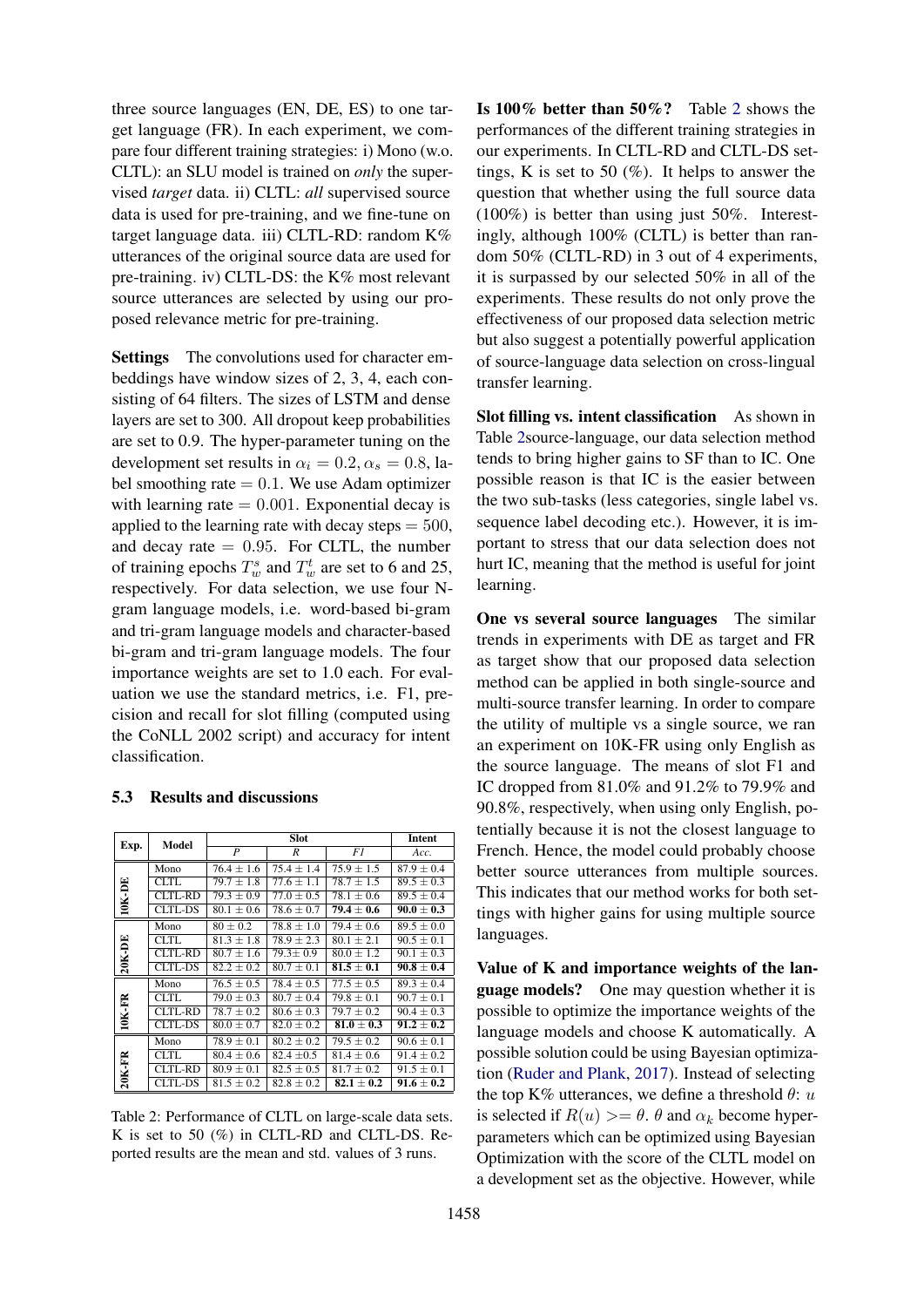this could improve performance, it is expensive, especially in large-scale settings, i.e. optimization would likely add more computation time than what we can gain by training on a subset.

Performance on a small-scale benchmark dataset While we are mainly interested in largescale SLU, we also strive for further understanding of CLTL by conducting a similar experiment on a small-scale widely-used SLU benchmark data set, i.e. ATIS (Tür et al., [2010\)](#page-5-8). It contains audio recordings and corresponding annotated transcriptions in English of people making flight reservations.

To compare with the state-of-the-art systems, we apply our monolingual model on ATIS. The model reaches 95.6% F1 for slot filling and 96.8% accuracy for intent classification which are *comparable* to the state-of-the-art results reported on the same data set [\(Do and Gaspers,](#page-4-0) [2019\)](#page-4-0).

We then perform a cross-lingual transfer learning experiment from English to German on ATIS. To construct the training sets of the target language, we select two random subsets of 200 and 400 English utterances from the training part of ATIS and translate them into German. The development set of the target language is formed by the German translation of a random subset of 144 English utterances selected from the validation part of ATIS. The test set of the target language is the German translation version of the ATIS test set which includes 893 utterances. The annotated source data comprise 4015 English training utterances from ATIS.

<span id="page-4-8"></span>

| Exp.   | Model          | <b>Slot</b>      |                |                | Intent         |
|--------|----------------|------------------|----------------|----------------|----------------|
|        |                | $\boldsymbol{P}$ | R              | F1             | Acc.           |
| 200-DE | Mono           | $79.8 \pm 0.3$   | $80.6 + 0.6$   | $80.2 + 0.6$   | $85.8 + 0.6$   |
|        | <b>CLTL</b>    | $81.8 \pm 0.5$   | $82.8 \pm 0.9$ | $82.3 \pm 0.6$ | $85.3 + 1.6$   |
|        | CLTL-RD        | $83.0 + 1.6$     | $83.3 + 1.7$   | $83.1 + 1.6$   | $86.8 + 1.4$   |
|        | <b>CLTL-DS</b> | $84.8 \pm 2.7$   | $85.3 \pm 2.3$ | $85.0 \pm 2.5$ | $87.2 \pm 1.9$ |
| 400-DE | Mono           | $86.8 + 1.1$     | $87.7 + 0.6$   | $87.2 \pm 0.8$ | $88.2 + 0.7$   |
|        | CLTL.          | $88.0 + 0.5$     | $87.8 + 0.7$   | $87.9 + 0.6$   | $88.0 \pm 0.3$ |
|        | CLTL-RD        | $87.8 + 1.3$     | $87.4 + 1.1$   | $87.6 \pm 1.1$ | $87.9 \pm 0.8$ |
|        | <b>CLTL-DS</b> | $88.3 + 0.1$     | $88.0 + 0.3$   | $88.2 + 0.2$   | $88.2 \pm 0.2$ |

Table 3: Performance of CLTL on ATIS. K is set to 50 (%) in CLTL-RD and CLTL-DS. Reported results are the mean and std. values of 3 runs.

Table [3](#page-4-8) shows the performance of CLTL on the small-scale ATIS data set. As can been seen, in general, CLTL with data selection (CLTL-DS) is still beneficial in a small-scale setting.

# 6 Conclusions

We presented an efficient approach to select source data for cross-lingual transfer learning in largescale SLU. Our results indicate that by using data selection we can both improve performance and reduce source data significantly without a negative effect on system performance, which can reduce training time and computational requirements in large-scale systems greatly. This suggests an interesting future research direction toward data selection for cross-lingual transfer learning problems.

### References

- <span id="page-4-4"></span>Amittai Axelrod, Xiaodong He, and Jianfeng Gao. 2011. [Domain adaptation via pseudo in-domain data](http://dl.acm.org/citation.cfm?id=2145432.2145474) [selection.](http://dl.acm.org/citation.cfm?id=2145432.2145474) In *Proceedings of the Conference on Empirical Methods in Natural Language Processing*, EMNLP '11, pages 355–362, Stroudsburg, PA, USA. Association for Computational Linguistics.
- <span id="page-4-6"></span>Alexis Conneau, Guillaume Lample, Marc'Aurelio Ranzato, Ludovic Denoyer, and Hervé Jégou. 2017. Word translation without parallel data. *arXiv preprint arXiv:1710.04087*.
- <span id="page-4-0"></span>Quynh Ngoc Thi Do and Judith Gaspers. 2019. [Cross](http://arxiv.org/abs/1904.01825)[lingual transfer learning for spoken language under](http://arxiv.org/abs/1904.01825)[standing.](http://arxiv.org/abs/1904.01825) *Proceedings of the 2019 IEEE International Conference on Acoustics, Speech and Signal Processing, ICASSP*.
- <span id="page-4-1"></span>Fernando García, Lluís F. Hurtado, Encarna Segarra, Emilio Sanchis, and Giuseppe Riccardi. 2012. [Com](https://doi.org/10.1109/SLT.2012.6424221)[bining multiple translation systems for spoken lan](https://doi.org/10.1109/SLT.2012.6424221)[guage understanding portability.](https://doi.org/10.1109/SLT.2012.6424221) In *2012 IEEE Spoken Language Technology Workshop (SLT), Miami, FL, USA, December 2-5, 2012*, pages 194–198.
- <span id="page-4-3"></span>Judith Gaspers, Penny Karanasou, and Rajen Chatterjee. 2018. Selecting machine-translated data for quick bootstrapping of a natural language understanding system. *Proceedings of NAACL-HLT*.
- <span id="page-4-5"></span>Dirk Goldhahn, Thomas Eckart, and Uwe Quasthoff. 2012. Building large monolingual dictionaries at the leipzig corpora collection: From 100 to 200 languages. In *LREC*, pages 759–765. European Language Resources Association (ELRA).
- <span id="page-4-2"></span>X. He, L. Deng, D. Hakkani-Tur, and G. Tur. 2013. [Multi-style adaptive training for robust cross-lingual](https://doi.org/10.1109/ICASSP.2013.6639292) [spoken language understanding.](https://doi.org/10.1109/ICASSP.2013.6639292) In *2013 IEEE International Conference on Acoustics, Speech and Signal Processing*, pages 8342–8346.
- <span id="page-4-7"></span>Guillaume Lample, Alexis Conneau, Ludovic Denoyer, and Marc'Aurelio Ranzato. 2017. Unsupervised machine translation using monolingual corpora only. *arXiv preprint arXiv:1711.00043*.